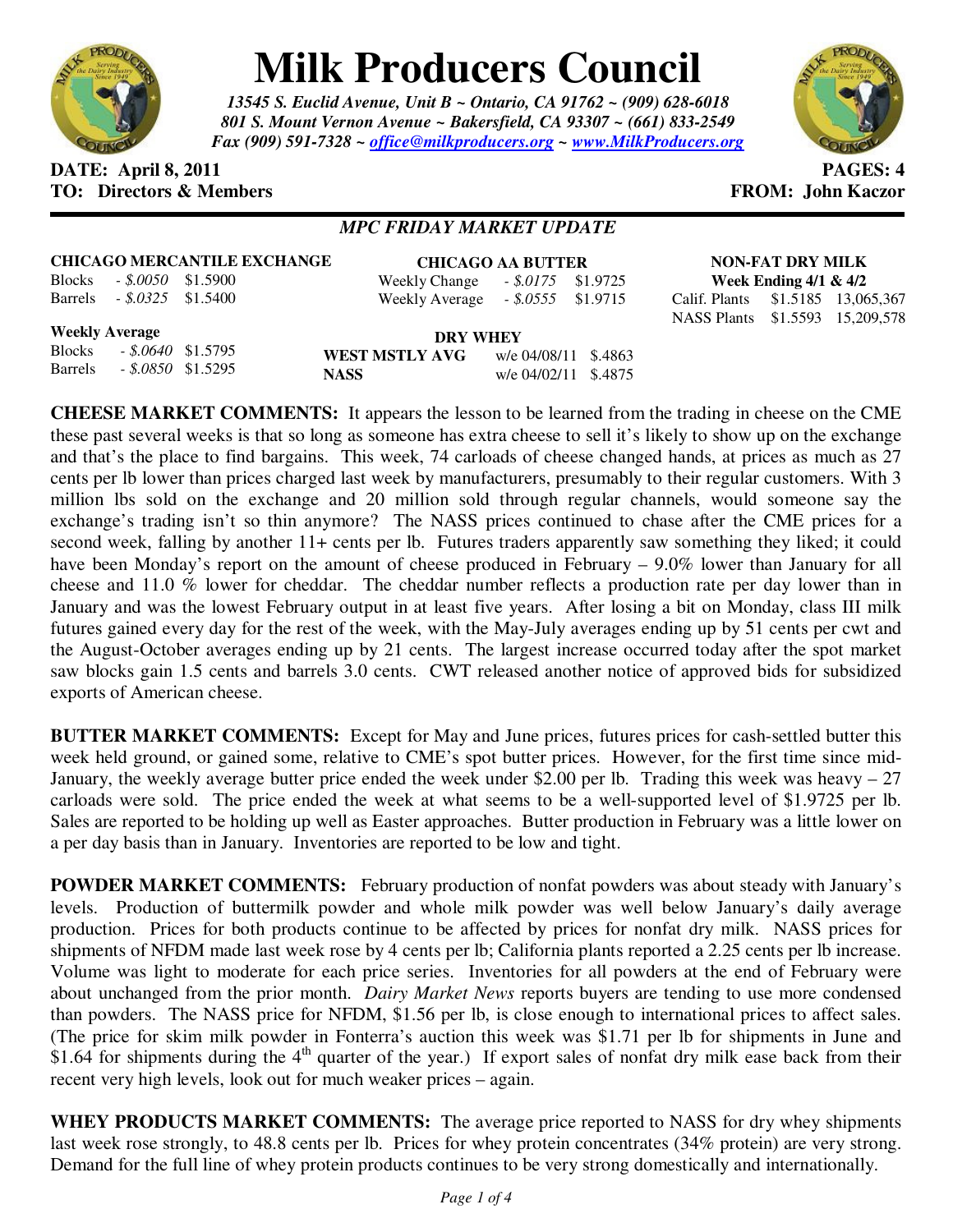## **FRED DOUMA'S PRICE PROJECTIONS…**

**April 8 Est: Quota cwt. \$18.74 Overbase cwt. \$17.04 Cls. 4a cwt. \$19.15 Cls. 4b cwt. \$14.20 Last Week: Quota cwt. \$18.62 Overbase cwt. \$16.93 Cls. 4a cwt. \$18.75 Cls. 4b cwt. \$14.27 \*\*\*** 

**SUCCESSFUL INDUSTRY MEETING IN VISALIA – DAIRY PRODUCERS GET AN UP-CLOSE LOOK AT NMPF'S "FOUNDATION FOR THE FUTURE"** *(By Rob Vandenheuvel)* This past Tuesday, MPC and California Dairy Campaign co-hosted an industry meeting in Visalia to delve into National Milk Producers Federation's "Foundation for the Future" (FFTF). As many of you know, FFTF is a topic of industry conversations all over the country, as it is the most prominent industry reform plan out there.

Many of the details about FFTF have been published on www.futurefordairy.com, and whether you were able to attend this week's industry meeting or not, I strongly encourage every dairyman to learn as much as you can about what's being presented. In short, FFTF includes:

- 1. A "Dairy Market Stabilization Program" that will empower dairy farmers to collectively respond to supply/demand imbalances by temporarily cutting back milk production when needed.
- 2. A "Dairy Producer Margin Protection Program" that will replace the MILC and Dairy Price Support Program as our industry safety net to protect dairy farmer equity in the limited periods when the market stabilization program cannot act fast enough to bring balance back to our industry.
- 3. Fundamental reforms of our nation's Federal Milk Marketing Orders.

The meeting this past Tuesday attracted about 160 people, a vast majority of which were dairy farmers. The meeting, which was moderated by CDC Executive Director Kevin Abernathy, was broken into five main parts:

- 1. **An opening statement from MPC President Syp Vander Dussen.** Syp used his time to urge a call-toaction by dairy farmers. He reminded everyone in the room that IDFA – the main Washington, DC lobbying organization for our nation's processors, is going to work tirelessly to kill any effort aimed at empowering dairy farmers, and if we want any chance of real reform that includes measures to collectively cut back milk production when surplus production causes negative dairy farmer margins, we will need to all get behind a common industry proposal. Syp noted that any division on the producer side of our industry will hand IDFA what they want – a continuation of the status quo.
- 2. **My presentation on the details of NMPF's "Foundation for the Future.**" I went through a presentation on the details of how FFTF would work, with much of the program triggering in an out based on dairy farmer "margins." A copy of the presentation slides I used can be found on our website at: http://www.milkproducerscouncil.org/040511visaliadairymtg.pdf. I encourage all our readers to spend a few minutes reviewing these slides, as they lay out the basic structure of what is being proposed in FFTF.
- 3. **A panel discussion by MPC Vice-President Geoffrey Vanden Heuvel and CDC Board Member Joaquin Contente.** The audience got a glimpse into the arguments in favor and against some of the pieces of FFTF, as Geoffrey and Joaquin spent about 30 minutes debating/discussing the details of FFTF.
- 4. **A closing statement by Cornell Kasbergen, Tulare dairyman and NMPF Director.** Cornell talked about the process he and his colleagues on the NMPF Board had gone through to craft FFTF, and updated the audience on the status of the plan as it is being sent to Congress as a legislative proposal. Cornell commented that while FFTF is certainly not "perfect" (and I would note that perfection is an unachievable standard in an imperfect world), it is truly our best and only shot at getting real reform that empowers dairy farmers through Congress this year. Cornell reiterated Syp's earlier comments that IDFA is strongly opposed to the provisions that allow dairies to collectively cut back surplus milk production, and they will be working hard to derail that effort in Congress. He went on to say that unless producers get behind FFTF, we will be stuck with the status quo.
- 5. **A Q&A session with the audience.** The meeting ended with time for Q&A, with the audience directing questions to Cornell, Joaquin and Geoffrey.

While it's always difficult to know what an audience gets out of any particular meeting, it seemed clear that the dairy producers that were able to attend this meeting walked out with a much clearer picture of FFTF and the issues are surrounding it than when they walked in. MPC and CDC greatly appreciate those who took the time to come out to the meeting, as well as Western Milling, who provided the accommodations.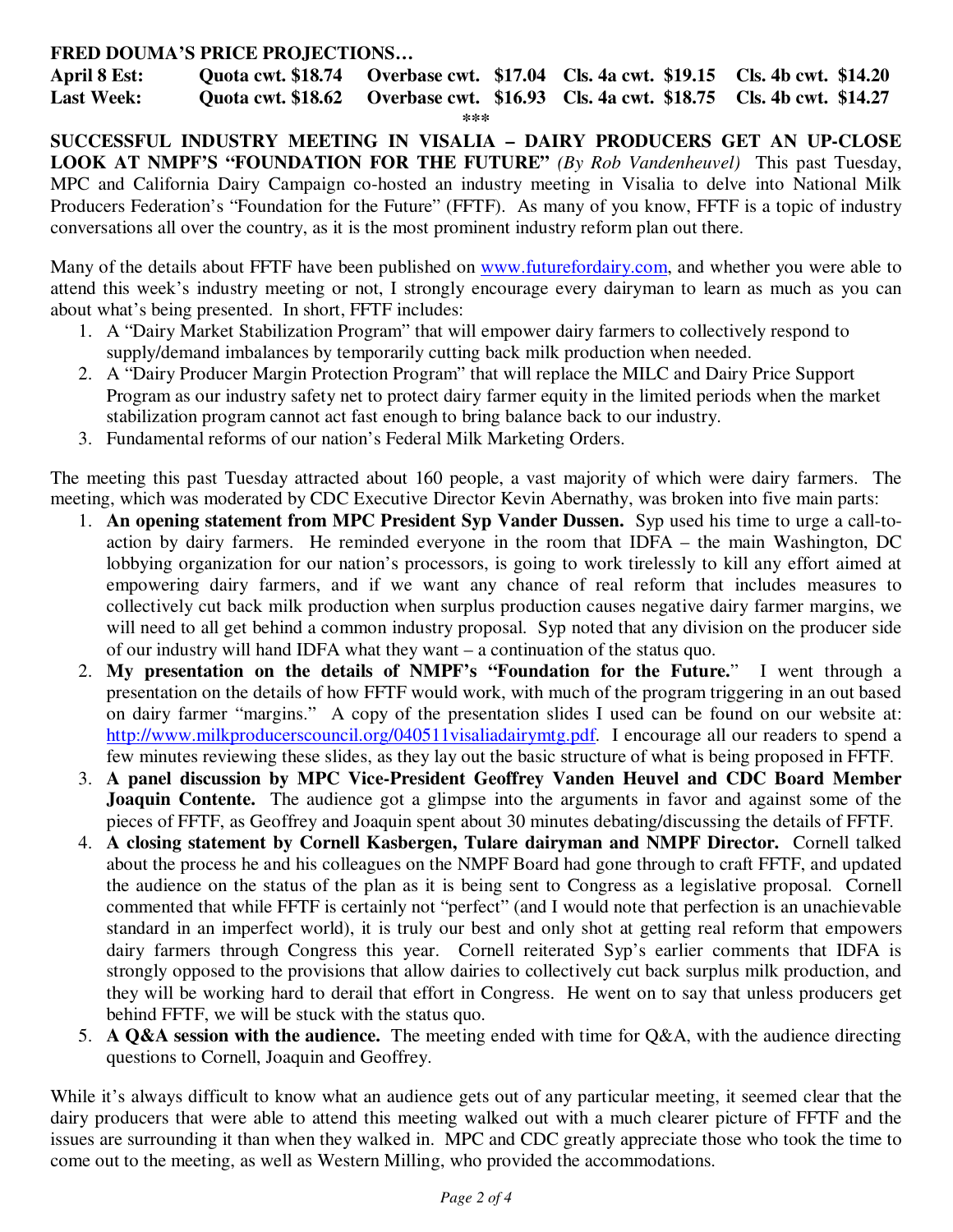The meeting was recorded by video, and hopefully in the near future, we will be able to post some/all of that footage on our website. But in the meantime, I strongly encourage everyone to take the time to go through the presentation slides on our website (http://www.milkproducerscouncil.org/040511visaliadairymtg.pdf), as well as the detailed information on NMPF's website (http://www.futurefordairy.com).

Much of the past couple years has been spent talking about different proposals and different ideas. That has been an essential part of this process, and one that MPC has been very active in. Last year, we spent much of our time and resources talking about the Costa/Sanders Bill – a legislative proposal for a Growth Management Plan that had some growing support around the country, but was not able to attract the critical mass of support needed to get it implemented. But as we sit here in 2011, **we have a rare opportunity to successfully move a real reform package through Congress**. Our legislators have made it clear that they recognize the devastation in the dairy industry and the need for reform, but until the producers can get on the same page with regard to what that reform package looks like, Congress's hands are tied.

With IDFA strongly opposed to serious reform in the dairy industry, **our nation's dairy farmers are either going to get behind one proposal or we will be stuck with the status quo of feeding top-dollar hay and grains to our cows and crossing our fingers every morning when the CME trading report comes out**. There has to be a better way of operating our industry, and given the rare and tight window of opportunity before us, the question we must ask ourselves is simple: **Does FFTF improve the producers' position in this industry**?

We know what IDFA's position is – they clearly believe FFTF would transfer some of the price risk away from producers and onto the backs of processors. Their opposition to that type of change is both predictable and understandable. But the question about whether FFTF is a plan that improves producers' position is something that every dairy farmer and producer group around the country must answer. So read as much as you can about the plan, and don't be afraid to ask questions. But at the end of that process, be prepared to stand up and answer the biggest question of all: **Is FFTF change you can support, or are you ok with the status quo?**

**UPDATE ON CALIFORNIA COSTS OF PRODUCTION SHOW COSTS EXCEEDING AVERAGE PRICES:** *(by J. Kaczor)* CDFA recently published the 2010's 4<sup>th</sup> quarter cost of production figures for California dairies. The report covers 148 dairies in four major production areas of the state. The sample size is about 9% of all operating dairies. The number selected for study is roughly proportionate to the number dairies in each of the production areas. The statewide average cost is determined by weighting the area costs by their share of the state's total production. The total costs include an allowance that ranges from \$1.50 to \$1.60 per cwt for capital investments and management.

The graph printed on the next page shows average prices and average production costs for milk at average tests, which makes the comparisons as fair as they can be. That dancing red line is the statewide blend price. The quarterly cost of feed, a major component of total costs, is included in the graph. According to CDFA, California's average milk prices were higher than the industry's average production costs in the third quarter of 2010, the first time in the most recent eleven quarters, but were lower again in the  $4<sup>th</sup>$  quarter. Prices for the  $1<sup>st</sup>$  quarter of 2011 (not shown in the graph) are estimated to be about \$1.50 per cwt higher than the



previous quarter, which should put them above the projected increase in feed costs – for only the second time in two years.

Beyond there, the belief that high and rising commodity prices for the rest of 2011 could pull milk prices close to the record highs of 2007-2008, and generate reasonable net profits for milk producers, is dampened by the recent weakness in cheese prices on the CME and the slumping of prices in Fonterra's global auction. That auction,